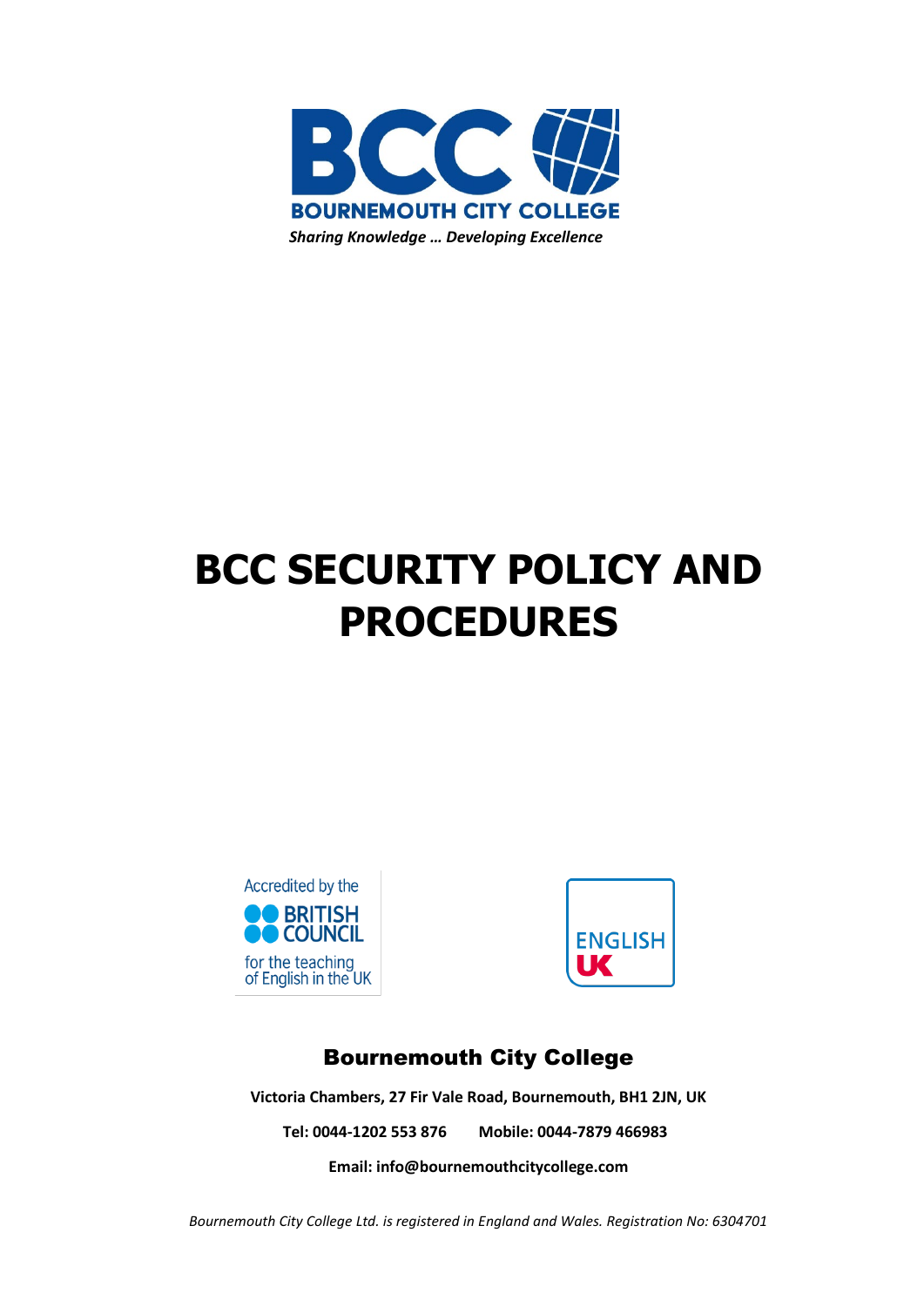#### **SUMMARY:**

BCC recognises and accepts responsibility to provide safe and secure environment for all staff and students at BCC School and BCC Residences. The security procedures will operate within the framework described in this policy and BCC will seek any necessary expert advice to determine the security risks and precautions required to deal with them.

This document includes:

- 1) BCC security policy in general
- 2) Policy objectives
- 3) Responsibilities
- 4) BCC School Visitor Access Control
- 5) BCC Accommodation Residence Visitor Access Control
- 6) Site Security
- 7) Personal Property
- 8) Reporting and recording Incidents
- 9) Attachment

| <b>Policy created by:</b> | <b>Policy created:</b> | <b>Last Reviewed:</b> | <b>Last Reviewed:</b> | <b>Last Reviewed:</b> |
|---------------------------|------------------------|-----------------------|-----------------------|-----------------------|
| Turcekova                 | $5th$ September 2020   | March 2021            |                       |                       |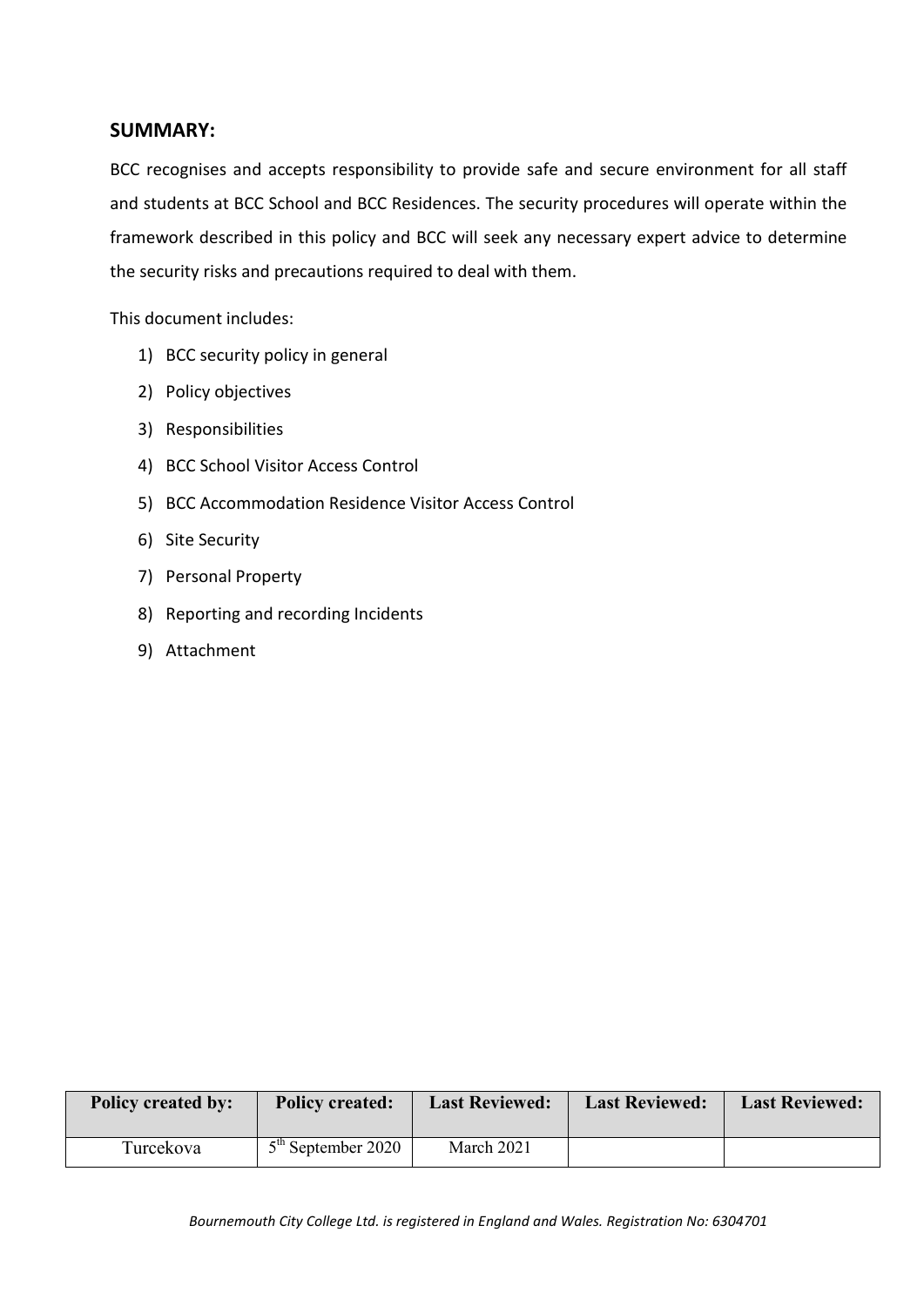# **BCC SECURITY POLICY IN GENERAL**

The purpose of this policy is to identify the key elements of the BCC security management system and the way in which BCC seeks to improve security of our students, BCC staff and other third parties who may be present at the premises. BCC staff and students are a key resource and it is essential that risks to their security are properly controlled through effective security management system and commitment at all levels.

## **POLICY OBJECTIVES**

- Strategic leadership to promote a collaborative response to risk management
- Coordinate responses to risk management
- Identifying ongoing improvements
- Establish effectiveness of security measures and control system
- Actively monitoring and reviewing security measures
- Consulting and training BCC staff regularly
- Informing students of the security policy

# **RESPONSIBILITIES**

#### *The Managing Director will:*

- ensure a security policy is in place

- provide will provide staff with enough resources, information and training to implement the security procedures

- be informed of breaches and failures of the policy to enable them to take any corrective action as is necessary to ensure the safety of BCC students and BCC staff

- ensure that BCC staff is aware of, and adhere to BCC security and participate in training
- all BCC members will display and wear ID badges whilst on the premises
- ensure that BCC has a safe school and safe accommodation culture

#### *The Director of Studies will:*

- delegate responsibility for the day to day security of the premises at BCC School
- all members of teaching members of staff understand the BCC security policy, processes and procedures and their own responsibilities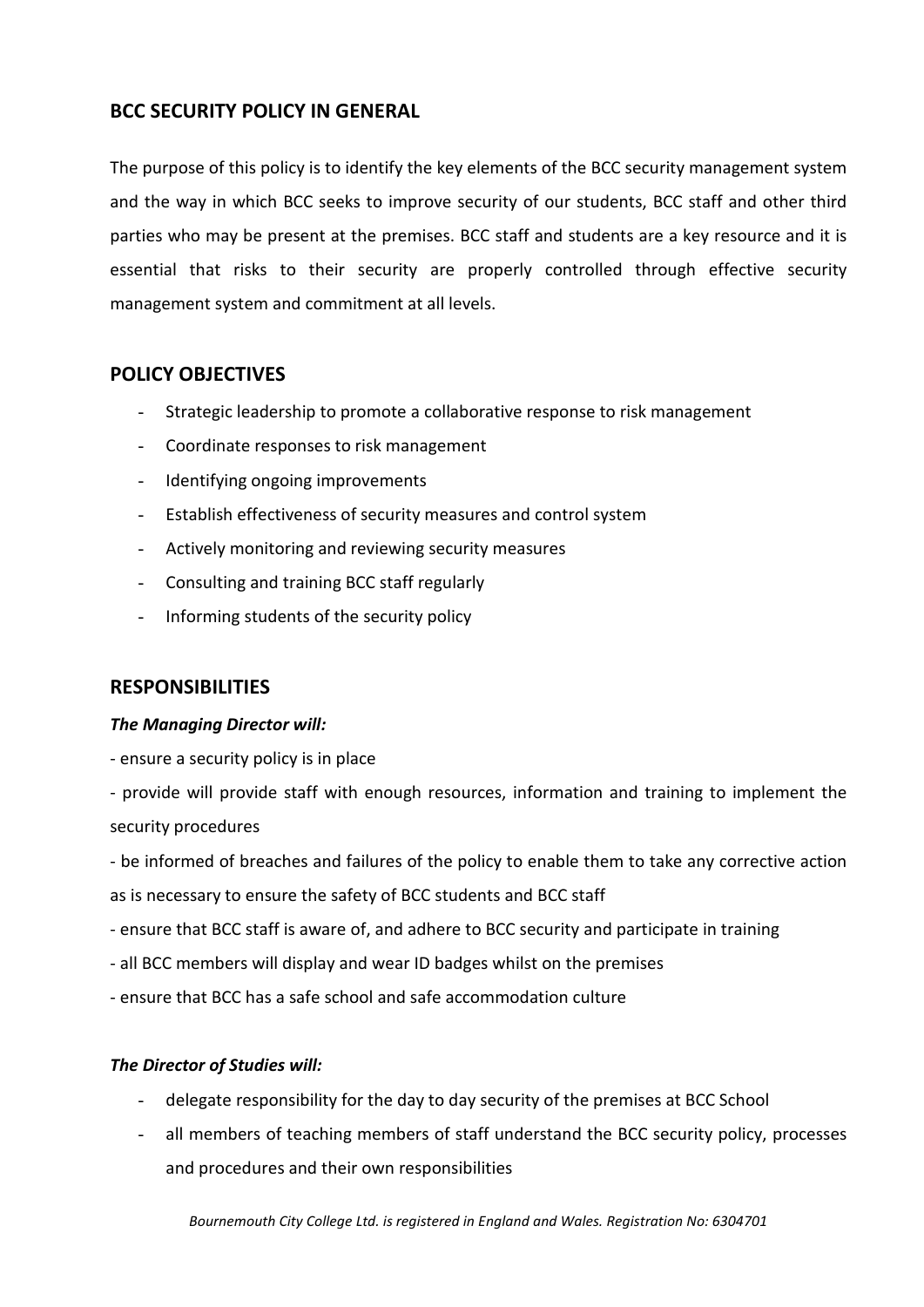#### *Health and safety manager will:*

- staff training needs are kept under review and training is arranged as and when necessary
- any issues with security will be reported to the Government bodies and other parties such as Property management clients.
- all crimes will be reported to the policy
- maintain the security systems and equipment
- carry out regular routine security checks
- maintain a record of all security checks
- record security lapses, bring these promptly to attention of the managing Director and follow up on issues
- raise awareness of security issues

#### *BCC Staff will:*

- understand clear message that good security involves everyone in the school or accommodation premises
- be aware of operational procedures that affect security
- key control procedures
- visitor monitoring
- external door monitoring
- ensure that all new employees will be informed of this during their induction training.

#### *BCC STUDENTS should:*

- should not approach any stranger who is not wearing a badge at the school premises
- report intruders or strange people at the premises immediately to the nearest member of staff

#### **BCC SCHOOL VISITOR ACCESS CONTROL**

BCC School operates a shared building and to monitor access of parties is very important part or security control and therefore BCC has to:

- introduce, implement and fully operate the coded access to the BCC school premises via front door entrance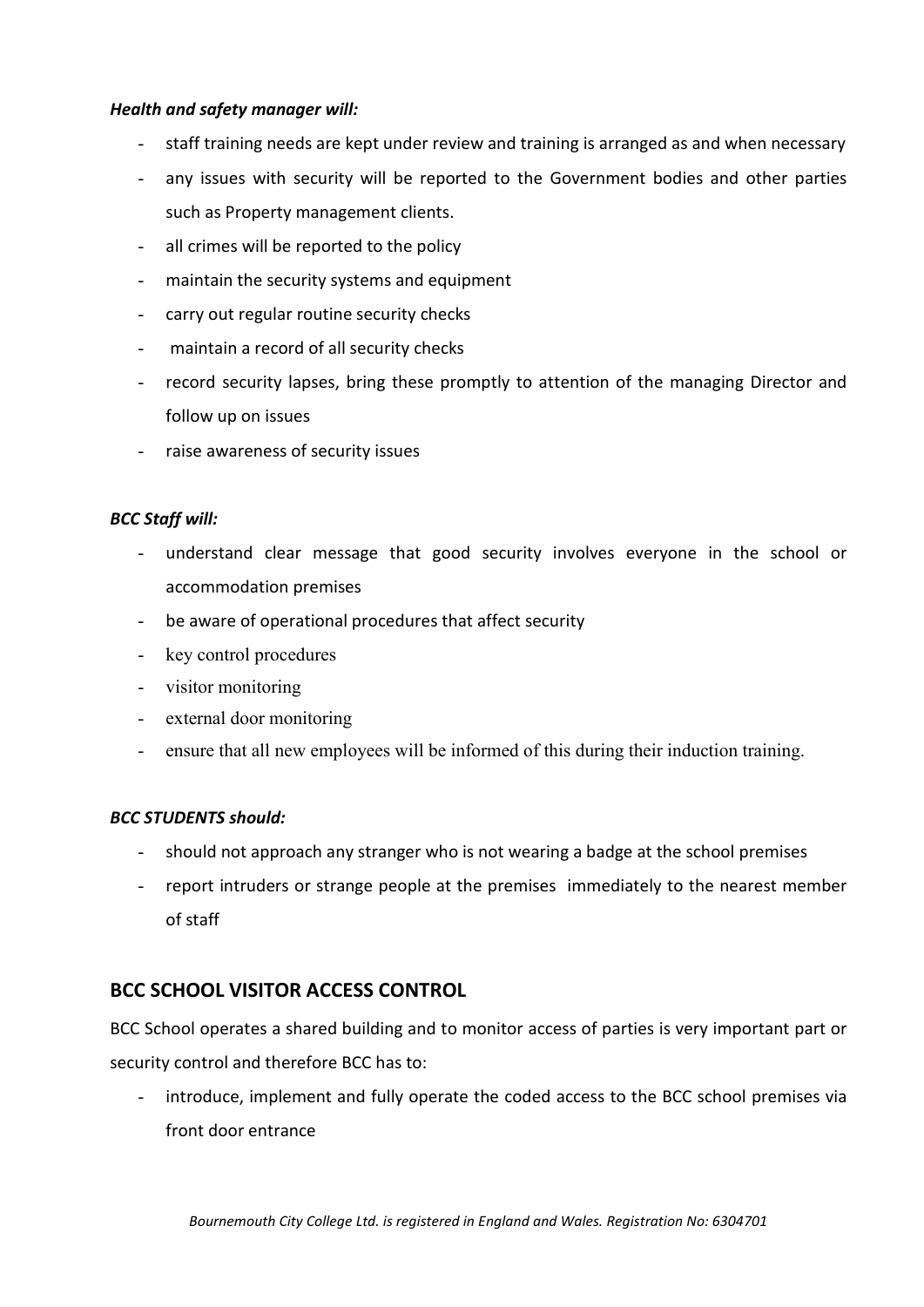- carefully considers everyone who is not a member of BCC staff or pupil as an intruder, especially entering part of the second floor at the school premises
- provides visitors with limited access to BCC school premises (second floor)
- acknowledge area of ground floor office as a place to wait until they can be dealt with
- identifies legitimate visitors and monitor them in BCC visitors book on their arrival
- provide all visitors to BCC school with a visitors sticker, which they will wear as long as they are on site.
- request all visitors to show photographic ID before they enter the BCC school premises (classes or student lounge) situated at the second floor
- monitor CCTV cameras, installed at the BCC school premises

### **BCC ACCOMMODATION RESIDENCES VISITOR ACCESS CONTROL**

BCC Accommodation Residences operate a shared accommodation building. BCC has to:

- introduce, implement and fully operate the coded access to the BCC residences premises via front door entrance. Where not applicable, operate with key security measures
- carefully considers everyone who could be as an intruder, especially entering residences without code or keys
- identifies legitimate visitors and monitor them, such as third party contractors at the premises. Information about contractors must be discussed and arranged in advance.
- provide all contractors to BCC residences with a visitor's sticker, which they will wear as long as they are on site.
- request all visitors to show photographic ID before they enter the BCC school premises (classes or student lounge) situated at the second floor
- monitor CCTV cameras, installed at the BCC accommodation premises

#### **SITE SECURITY**

All BCC staff are responsible for the security of BCC School building and BCC accommodation residences. They have to make sure that:

- at the end of the school day each member of staff should ensure that all windows and external doors are securely fastened
- all staff are responsible for keeping buildings clear of all materials that can be used for arson or vandalism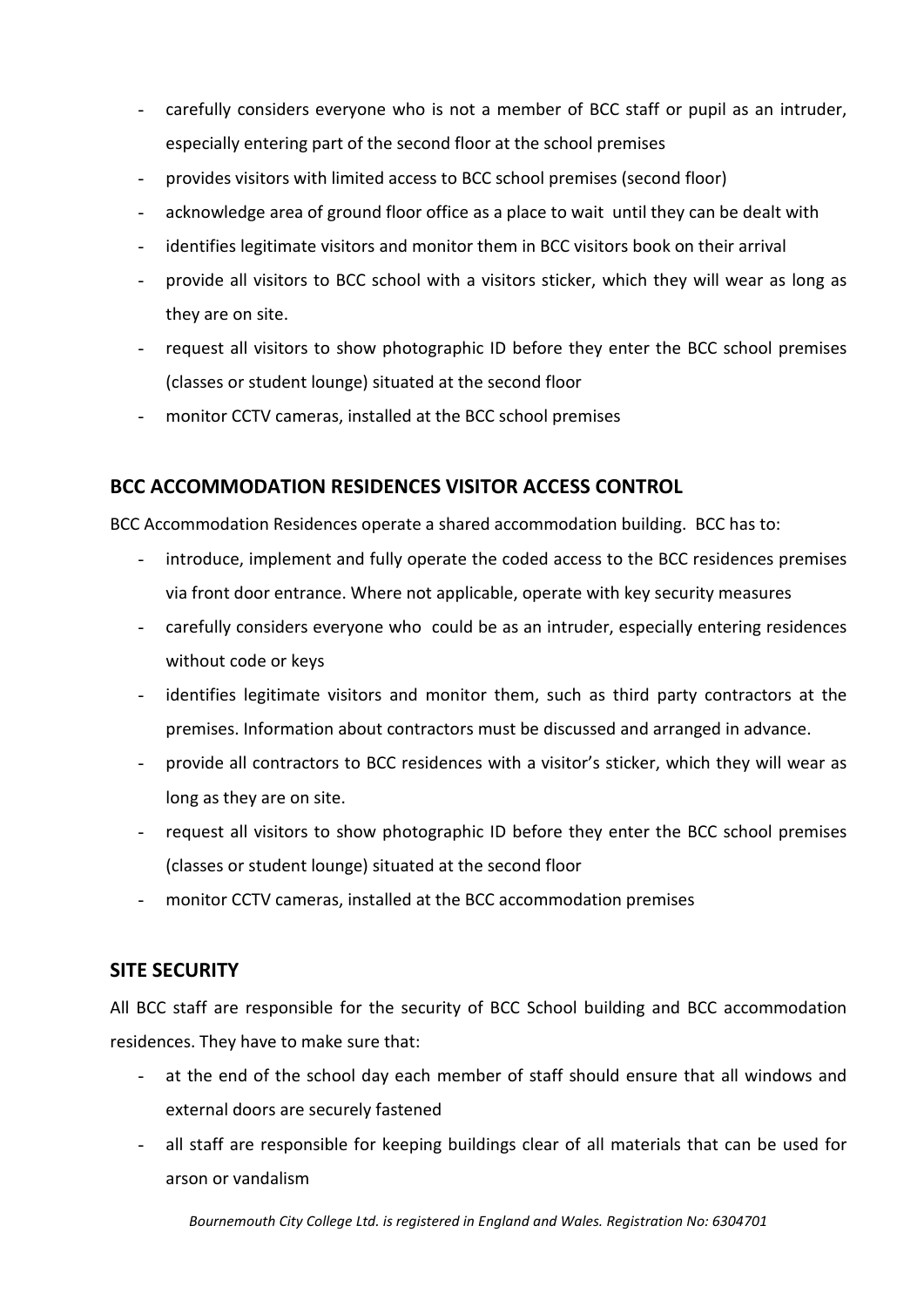- adequate security lighting is installed and maintained/monitored by health and safety manager
- risk assessments are in place and are reviewed by the health and safety manager regularly

#### **PERSONAL PROPERTY**

All BCC students and BCC staff are discouraged from bringing valuable items to BCC school or BCC residences and in the event that they do so the BCC school accepts no liability. If this is unavoidable on some occasion then special arrangements should be made in advance with the Managing Director regarding temporary safe keeping.

Criminal incidents of this sort require reporting to the police, and could possibly be likely to require an emergency response where an intruder is still present on the BCC school or BCC residences premises. When an intruder is thought to be present on the premises police help must be sought immediately.

#### **REPORTING AND RECODRING INCIDENTS**

The BCC will maintain an Incident Register. The file can be located in the ground floor accommodation school office. Copies of the incident report forms are also available on request from policy or other parties, follow the data protection procedures.

#### **Offences Not Involving Assault**

Any kind of an offence to use threatening, abusive or insulting words or behaviour, or disorderly behaviour, within the hearing or sight of a person to whom it is likely to cause harassment, alarm or distress, even when no intent is involved.

The BCC may decide that incidents in or around school premises or BCC accommodation premises , which might technically amount to committing the offences listed above, are best dealt with internally without involving the police. Should any visitor to the BCC school or BCC accommodation premises behave in a verbally abusive manner, they will be asked to leave the building and grounds or the police called.

#### **An incident that involves physical force**